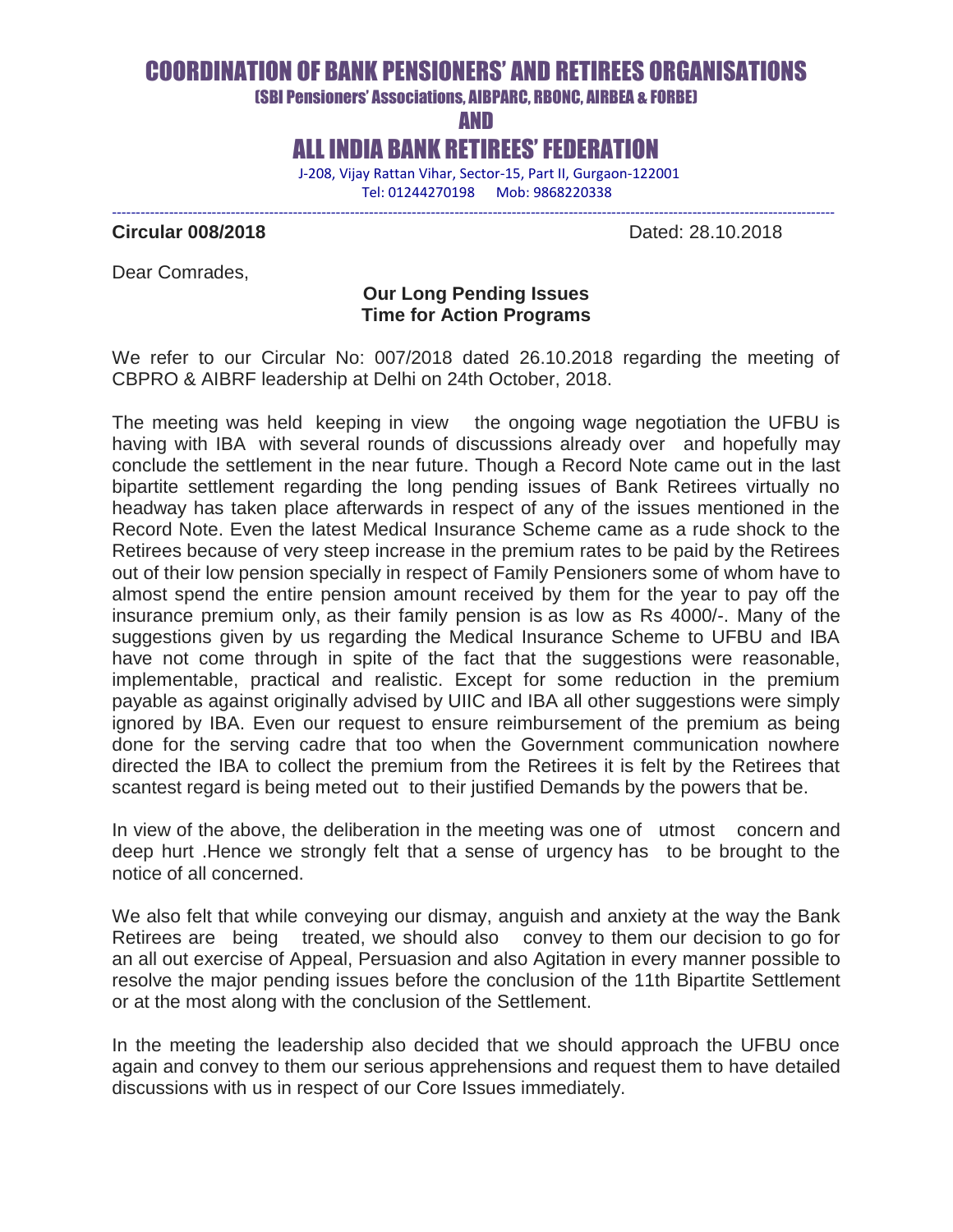# COORDINATION OF BANK PENSIONERS' AND RETIREES ORGANISATIONS

(SBI Pensioners' Associations, AIBPARC, RBONC, AIRBEA & FORBE)

AND

## ALL INDIA BANK RETIREES' FEDERATION

--------------------------------------------------------------------------------------------------------------------------------------------------------

 J-208, Vijay Rattan Vihar, Sector-15, Part II, Gurgaon-122001 Tel: 01244270198 Mob: 9868220338

The meeting listed the Core Issues as under:

- 1. Improvement in Family Pension in line with Government Pensioners and RBI Pensioners.
- 2. Updation of Pension
- 3. 100% DA Neutralization to Pre November 2002 Retirees
- 4. Full Reimbursement of Medical Insurance premium of Retirees
- 5. Reckoning special allowance component for Superannuation benefits retrospectively from the 10th BPS
- 6. Second Option of Pension for Resignees who had Pensionable Service
- 7. Dialogue with the Retirees Coordinated body in respect of Retirees Issues.

As the Issues are pending for a very long time and also as the time is running out in view of the fact that many Retirees are in the advanced age of 75 yrs and above It is decided to hold massive Dharna & Demonstrations by the Coordinated Body of the Retirees in Important cities and State capitals across the country between the last week of November , 2018 and completing the Dharna & Demonstration program by the second week of December by holding massive programs in Delhi & Mumbai demanding Resolution of the long pending Issues of Bank Retirees.

It was decided in the meeting to write joint letter to UFBU Convener expressing our unhappiness and anguish in not achieving any demand of the Retirees in the last settlement, not settling a single issue of Retirees covered in Record Note dated 25.05.2015 even after expiry of 5 years period and commencement of negotiation for new settlement, , not sharing any information with apex level Retiree Organisations at any stage about UFBU strategy to deal retiree demands during the negotiation, IBA reaction on them and priority to achieve them. Such situation is creating information gap between UFBU & Retiree Organisations causing discomfort and discomfiture to both of us. Appeal should be made to UFBU & its constituents to arrange joint meetings so the retiree issues can be discussed in detail and joint strategy can be worked out.

We also appeal to UFBU Leadership to organise an exclusive Action Programme including Strike demanding resolution of all the Pending Issues of Bank Retirees. The solidarity to the Cause of Retirees by the Serving Employees and Officers will go a long way in the annals of the Trade Union movement of the Banking Industry. It will also serve the Cause of the Future Retirees too who are now in the Service of the Banks.